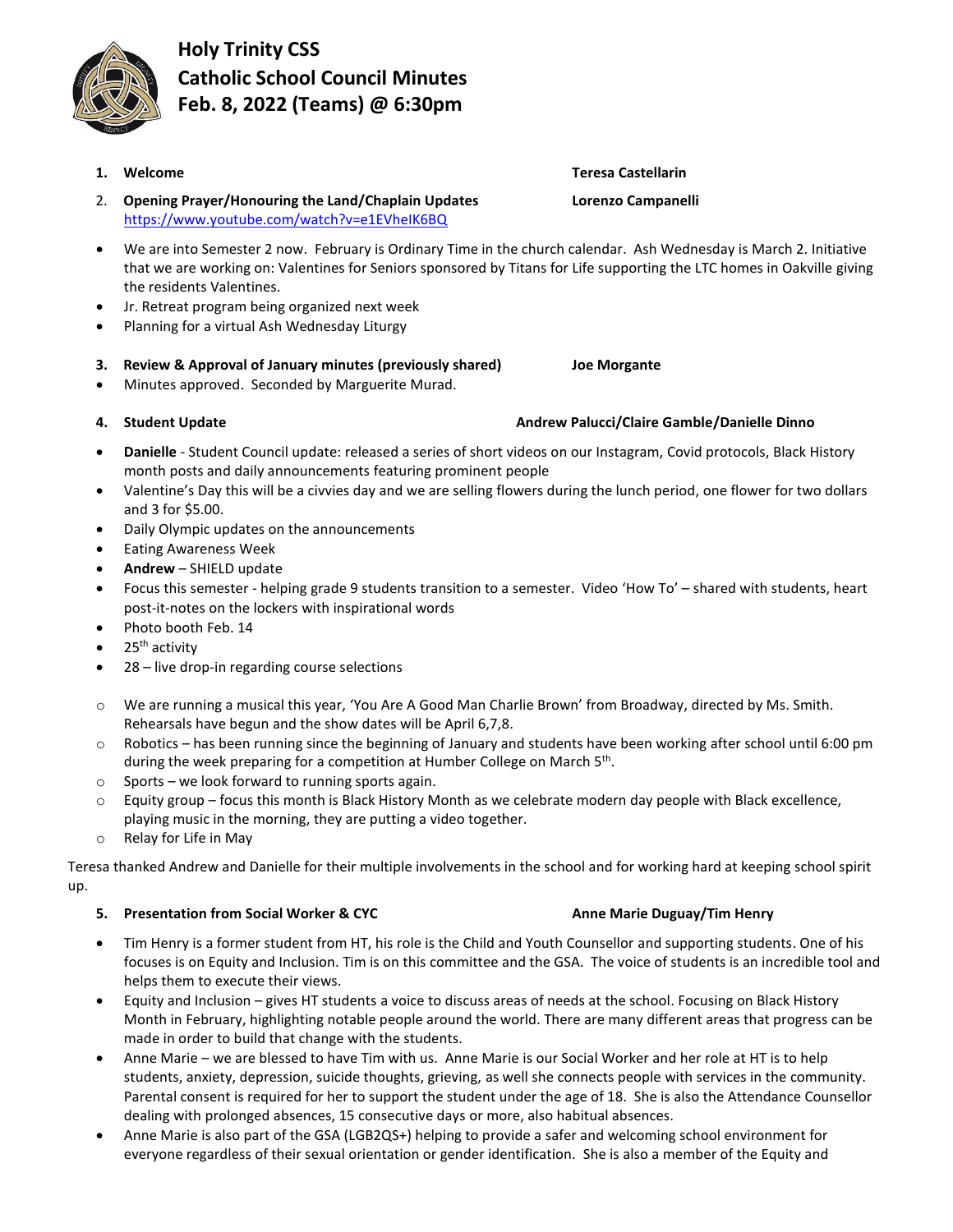Inclusion committee, coaches the swim team, runs the EmpowHER after school on Thursdays. She is also a trainer for the Board for applied suicide intervention training.

### **5 tips for mental health**

- o Look for opportunities to connect in person with your teen
- o Model good sleeping routines
- o Make room in your family life for fun
- o Allow your kids to figure things out sometimes
- o Apply your own oxygen mask running, coffee with a friend

### **6. Presentation from Halton Catholic Children's Foundation (HCCF) Marc Clare**

- Marc is the Executive Director with the HCCF, thank you for the opportunity to be with you tonight.
- HCCF is an independent charity, self-funded by initiatives and is supported by the HCDSB, trying to help students succeed that have financial barriers with learning. We help approximately 215 students per year and since March of 2020 have helped 811 families. We have allocated \$115,000 to families with financial issues, including for basic needs like food, clothing, parents that have lost their job during COVID, providing them with food vouchers, gift cards etc. In the past few years, we have helped 36 students from Holy Trinity.
- A year ago, we started a 3-year strategic plan which is outlined on our website HCCF Who We Are. We need to increase our fundraising, thru presentations and by 2024 we would like to double the number of students that we help.
	- We rely on donations, sponsorship with events, HT has been very supportive thru initiatives, over \$11,000 since 2014.
	- We hold a golf tournament held every year, 124 golfers last year, Evening with Bishop Crosby has been held virtually the last two years.
	- We have a 24 hour fast, HT Chaplain will be supporting this event, give something up for 24 hours, this is a Lenten initiative, some Principals have a competition raising money.
- If you know of any families in need, please contact Tim Henry, Anne Marie Duguay, Ms. Castellarin.
- If you would like to assist with connecting with these families, please let us know.

Social media – Twitter Twitter@HaltonCCF Facebook. Feel free to contact Mark if you have any questions.

Thank you, Mark, for supporting our community.

### **7. School Council Updates:**

- **Fundraising – Joe Morgante (on behalf of Dali Varma)**
	- o Meeting last week to look at three initiatives. Purdy's Chocolate, Indigo, Cobbs bread
	- $\circ$  March 15<sup>th</sup> Easter season 25 % fundraising profit for our school. Additional information will be sent out.
	- o Used uniform sale at the end of June, will not be collecting beige pants as the pants are now black.
- **Financials – Marguerite Murad**
	- $\circ$  No change since the last meeting report. Currently in the bank there is \$2,510.00 from the used uniform sales at the beginning of this year. We were given \$500.00 allocated from Ministry of Education. We are looking at having a guest speaker in May, working with St. Thomas Aquinas and Loyola.
- **Parish Updates- Erin Bell/Lorenzo Campanelli (Be sure to visit parish websites for more information)**
	- o **St. Michael Parish**
		- The office is currently closed, contact thru e-mail, 3 Sunday masses and some during the week. Eucharistic adoration Fridays during the day.
	- o **Holy Trinity Croatian Parish**
		- The office is open Tuesday to Saturday. Monday to Friday 7:00 pm mass, Saturday 5:00 pm, Sunday 9:00 am, 10:15 am & 11:15 am.
		- Check out our parish website for information to register
	- o **St. Joseph Ukrainian** parish office is open
	- o **Mary Mother of God**
		- Our Youth Led Family Mass is the 2nd Sunday of the month at 11 am. It will be this Sunday Feb 13. All are welcome.
		- Our Youth Band has grown. We are still looking for musicians who can play Guitar or Violin
		- Volunteer Youth are needed as Ushers, Eucharistic Ministers and Lectors.
		- Our new Adoration Chapel is now booking Eucharistic Guardians for an hour of Prayer per week in our Chapel. We have a sign-up form on the website to book an hour. Our goal is to have Perpetual Adoration, around the clock this fall. Join us for an hour.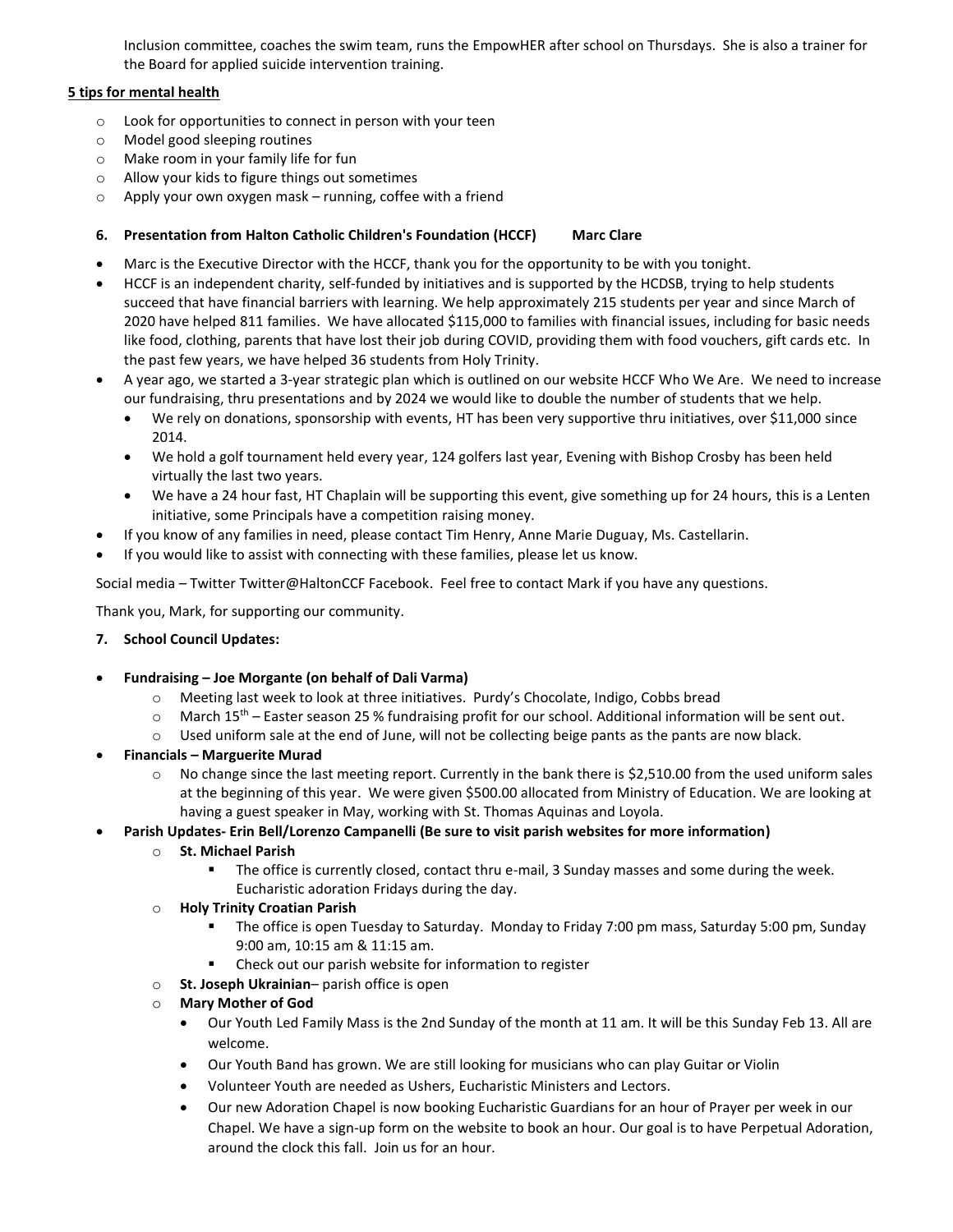### **8. Vice-Principal's Insights - Lisa Vasile**

- **EQAO**
	- o Teachers are entering their final marks, and this will be delivered electronically to students on Monday by synermail.
	- $\circ$  Semester Grade Assemblies we will try to do this in person. We will wait 2 weeks for direction from Public Health, if not we will do it over TEAMS.
	- o We are hoping for in-person Parent Teacher Interviews, April 13<sup>th</sup> is the tentative date.
	- o OSSLT marks are available for those who wrote last semester. OSSLT will be scheduled for grade 10 students from March 22 to May 18 writing in period 1 class. We are looking at running 3 classes per day over a two-day period – schedule will be sent out mid-February which includes failures from last year and  $1<sup>st</sup>$  time writers (grade 11's who did not write yet).
	- $\circ$  AP exams will begin this May
	- o Numeracy June 15 and 17 date will be communicated to parents

### **9. Teacher Update Paul Cushing**

- Staff is excited to be back in a semester and seeing students in the hallways. We know it is an adjustment for grade 9 and 10 students who have not experienced this yet, 4 classes per day. Mood is lighter in the classroom and hallways.
- If you have any students in the AP program, please encourage them to write the exam.

### **10. Principal's Talk Teresa Castellarin**

### • **Covid Protocols**

- o As we are shifting as a society to normalcy, Teresa is held accountable to Halton Public Health. I respect the difficulty that our families and students have faced. But I am responsible for the safety of 1,500 people every day, your children and staff; I am guided to ensure their safety by Senior Administration (our Director and Superintendents), the Ministry of Health and Halton Public Health.
- $\circ$  I ask that you trust that the decisions that are made are never made without the consideration for the well-being of your children. Currently we still need to have assemblies virtually, distancing as much as possible, masks are mandatory in class, unmasked in the cafeteria only while eating. This is a stipulation by Halton Public Health.
- $\circ$  We have some clubs running (for ex. robotics & baking) and we hope to see the return of sports. We will be running a play, SHIELD & Student Council will be running events at lunch time, planning on events for our Graduates include in-person Prom and Graduation. We are all looking forward for these events coming back.
- $\circ$  I received a few questions about the lunches. This year we have over 1400 students, added 2 or 3 new portables, we have experience growth of over 100 students from last year. We have scheduled 3 lunches for Semester 2. Our cafeteria capacity does not hold over 700 students at one time. Currently our seating is for 500 students, tables are full, we have under 100 students that are virtual and will see an increase of these students returning to school.
- o Currently Public Health is not doing the same type of tracing and testing. They are keeping an eye on our overall absences and we have not seen a significant increase in absences.
- o With our current growth we will have to keep the 3 lunches. We are the third/fourth largest school in the Board. The larger schools in Milton are also on a 3-cycle lunch and have put other steps in place to accommodate this. This was the basis of this decision.
- We had a team analyzing this situation, looked at all courses for grades in the lunch period. Some classes/courses can't be split. In January, our Guidance Department Head moved the school from a Quadmester into a semester, put in the 3 lunches based on our numbers, the cafeteria capacity and Public Health directive for in person distancing. Our cafeteria is full. We can't base the decision on the fact that students go out for lunch. We looked carefully at what courses are in each grade and balanced it. Teresa does not make decisions single handed; it is in consultation.
- o Teresa met with Student Athletic council, Mr. Pillai's leadership class, SHIELD etc. Administration has been in the cafeteria speaking to students. We will continue to run events at lunch time, SHIELD will run mentorship programs, our senior students grade 11 and 12 are in the cafeteria with all of our students now providing mentorship.
- $\circ$  Question: why are we not having 4 lunch periods? We would have to extend the school day by 40 minutes, and it would also affect the bus company who makes the schedules in the spring. This is not a possibility.
- o If you are concerned about your student struggling with this, our SW, CYC, Admin Team, Guidance Counsellors, we can work with our student leaders to assist with this transition. We will not be changing the 3-tiered lunch. Please reach out to Teresa if you have any concerns.
- o Question: Volunteer hours Graduates this year need 20 volunteer hours and grade 11 and lower grades the amount of volunteer hours will return to 40. Students submit their hours to our Guidance office.
- o Question: Grade 9 locks were provided to them during the beginning of this school year.